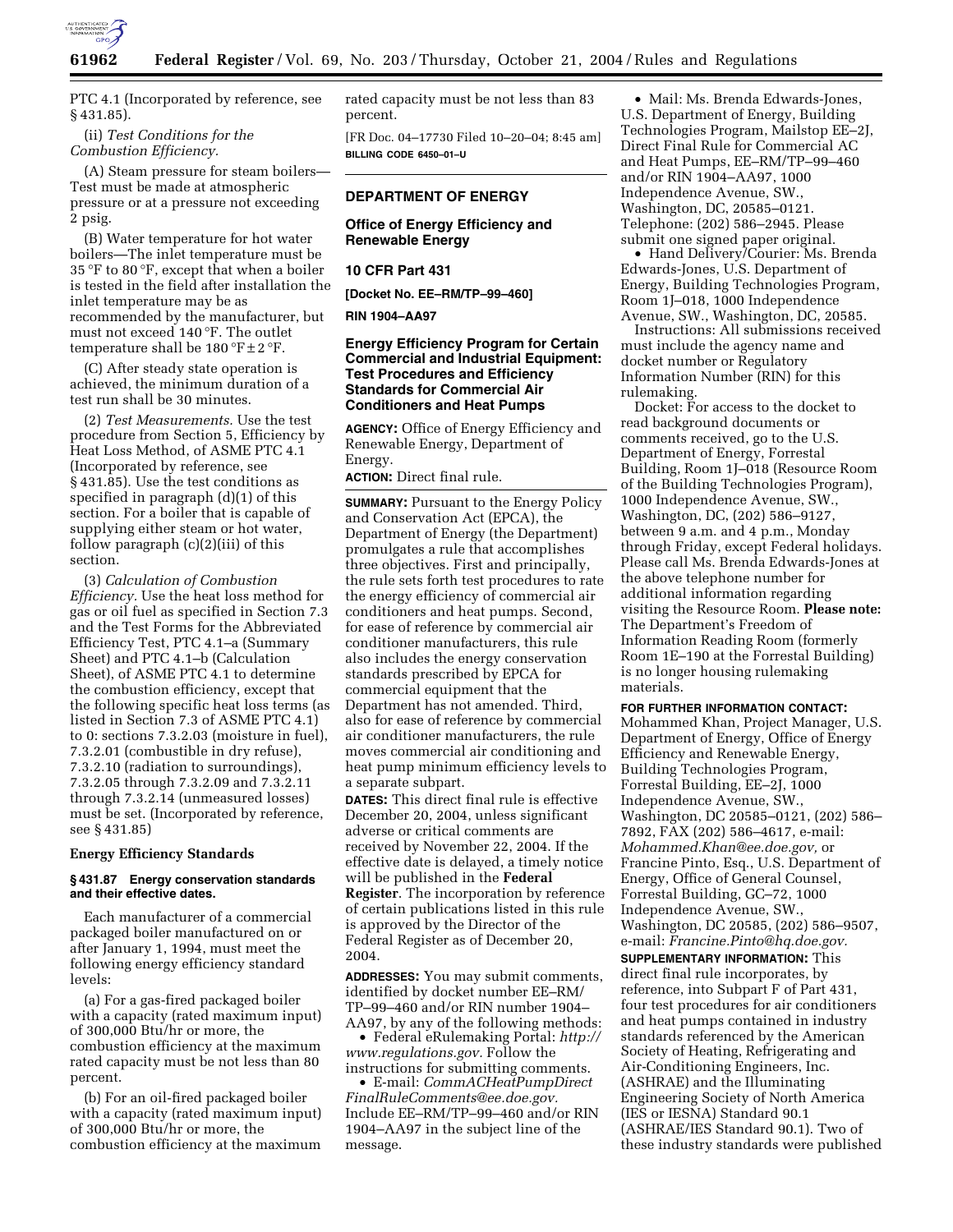by the Air-Conditioning and Refrigeration Institute (ARI), the third was published by the International Organization for Standardization (ISO), and the fourth was jointly published by the ARI and the Canadian Standards Association (CSA). These four standards are as follows:

• ARI Standard 210/240–2003, ''Unitary Air-Conditioning and Air-Source Heat Pump Equipment'',

• ARI Standard 340/360–2000, ''Commercial and Industrial Unitary Air-Conditioning and Heat Pump Equipment'',

• ISO Standard 13256–1, ''Watersource heat pumps—Testing and rating for performance—Part 1: Water-to-air and brine-to-air heat pumps'', and

• ARI Standard 310/380-2004 (which also has a CSA designation CSA–C744– 04), ''Standard for Packaged Terminal Air-Conditioners and Heat Pumps.''

You can view copies of these standards in the resource of the Buildings Technologies Program, room 1J–018 of the Forrestal Building at the Department of Energy, 1000 Independence Avenue, SW., Washington, DC 20585, between the hours of 9 a.m. and 4 p.m., Monday through Friday, except Federal holidays. Please call Ms. Brenda Edwards-Jones at (202) 586–2945, for additional information regarding visiting the resource room. In addition, you can purchase copies of ASHRAE/IES Standard 90.1. from the American Society of Heating, Refrigerating, and Air-Conditioning Engineers, Inc., 1971 Tullie Circle, NE., Atlanta, GA 30329, *http://www.ashrae.org;* you can purchase copies of ISO Standard 13256– 1 from the International Organization for Standardization, Case Postale 56, CH–1211, Geneva 20, Switzerland. *http://www.iso.ch/* or from the American National Standards Institute, 25 West 43rd Street, New York, New York 10036, *http://www.ansi.org/.* Copies of ARI standards are available from the Air-Conditioning and Refrigeration Institute, 4301 North Fairfax Drive, Suite 425, Arlington, VA 22203, *http://www.ari.org.*

- I. Introduction
	- A. Authority
	- B. Background
- C. Summary of the Direct Final Rule II. Discussion
	- A. Test Procedures for All Commercial Air-Conditioning Equipment Other Than Water-Source Heat Pumps
	- 1. Adoption of Current Versions of ARI Test Procedures
	- 2. Test Procedures for Commercial and Industrial Unitary Air-Conditioning and Heat Pump Equipment with Cooling Capacities from 65,000 to 135,000 Btu per Hour
- 3. Effect of Amended Test Procedures on Measured Energy Efficiency
- B. Test Procedures for Water-Source Heat Pumps
- 1. Background
- 2. Discussion
- 3. Effect of Amended Test Procedures on Measured Energy Efficiency
- C. Products Not Covered in this
- Rulemaking
- 1. Computer Room Air-conditioners and Heat Pumps
- 2. Equipment with a Variable-Speed Drive
- III. Final Action
- IV. Procedural Requirements
	- A. Review Under Executive Order 12866 B. Review Under the Regulatory Flexibility
	- Act
	- C. Review Under the Paperwork Reduction Act
	- D. Review Under the National Environmental Policy Act
	- E. Review Under Executive Order 13132
	- F. Review Under Executive Order 12988
	- G. Review Under the Unfunded Mandates Reform Act of 1995
	- H. Review Under the Treasury and General Government Appropriations Act, 1999
	- I. Review Under Executive Order 12630 J. Review Under the Treasury and General Government Appropriations Act, 2001
	- K. Review Under Executive Order 13211
	- L. Review Under Section 32 of the Federal Energy Administration Act of 1974
	- M. Congressional Notification
	- N. Approval of the Office of the Secretary

# **I. Introduction**

# *A. Authority*

Part B of Title III of the Energy Policy and Conservation Act (EPCA) of 1975, Public Law 94–163, as amended, by the National Energy Conservation Policy Act of 1978 (NECPA), Public Law 95– 619, the National Appliance Energy Conservation Act of 1987 (NAECA), Public Law 100–12, the National Appliance Energy Conservation Amendments of 1988 (NAECA 1988), Public Law 100–357, and the Energy Policy Act of 1992 (EPACT), Public Law 102–486, established the ''Energy Conservation Program for Consumer Products other than Automobiles.'' Part 3 of Title IV of NECPA amended EPCA to add ''Energy Efficiency of Industrial Equipment,'' which included air conditioning equipment and other types of commercial equipment.1

EPACT also amended EPCA with respect to certain commercial equipment. It provided definitions, test procedures, labeling provisions, energy conservation standards, and authority to require information and reports from manufacturers. *See* 42 U.S.C. 6311– 6316. EPCA authorizes the Secretary of Energy to prescribe test procedures that

are reasonably designed to produce results which reflect energy efficiency, energy use and estimated operating costs, and that are not unduly burdensome to conduct. (42 U.S.C. 6314)

With respect to some commercial equipment for which EPCA prescribes energy conservation standards, including commercial air conditioners and heat pumps, ''the test procedures shall be those generally accepted industry testing procedures or rating procedures developed or recognized by the Air-Conditioning and Refrigeration Institute or by the American Society of Heating, Refrigerating and Air Conditioning Engineers, as referenced in ASHRAE/IES Standard 90.1 and in effect on June 30, 1992.'' (42 U.S.C.  $6314(a)(4)(A)$  Further, if such an industry testing or rating procedure is amended, the Department must revise its test procedure to be consistent with the amendment, unless the Secretary determines, based on clear and convincing evidence, that to do so would not meet certain general requirements spelled out in the statute for test procedures. (42 U.S.C. 6314(a)(4)(B)) Before prescribing any test procedures for such equipment, the Secretary must publish them in the **Federal Register** and afford interested persons at least 45 days to present data, views and arguments. (42 U.S.C. 6314(b)) Effective 360 days after a test procedure rule applicable to any covered commercial equipment, such as a commercial air conditioner and heat pump, is prescribed, no manufacturer, distributor, retailer or private labeler may make any representation in writing or in broadcast advertisement respecting the energy consumption or cost of energy consumed by such product, unless it has been tested in accordance with the prescribed procedure and such representation fairly discloses the results of the testing. (42 U.S.C. 6314(d)) Finally, EPACT extends certain powers, originally granted to the Secretary under NAECA, to require manufacturers of equipment covered by today's rule to submit information and reports for a variety of purposes, including ensuring compliance with requirements. *See* 42 U.S.C. 6316(b)(1).

## *B. Background*

The Department has an energy conservation program for consumer products, and certain commercial equipment, conducted under Part B of Title III of EPCA, 42 U.S.C. 6291-6309. Under EPCA, this program essentially consists of four parts: Test procedures, Federal energy conservation standards, labeling, and certification and

<sup>1</sup> ''EPCA'' or the ''Act,'' as used in this notice of final rulemaking, refers to the Energy Policy and Conservation Act of 1975 as amended by all of the statutes mentioned in this paragraph.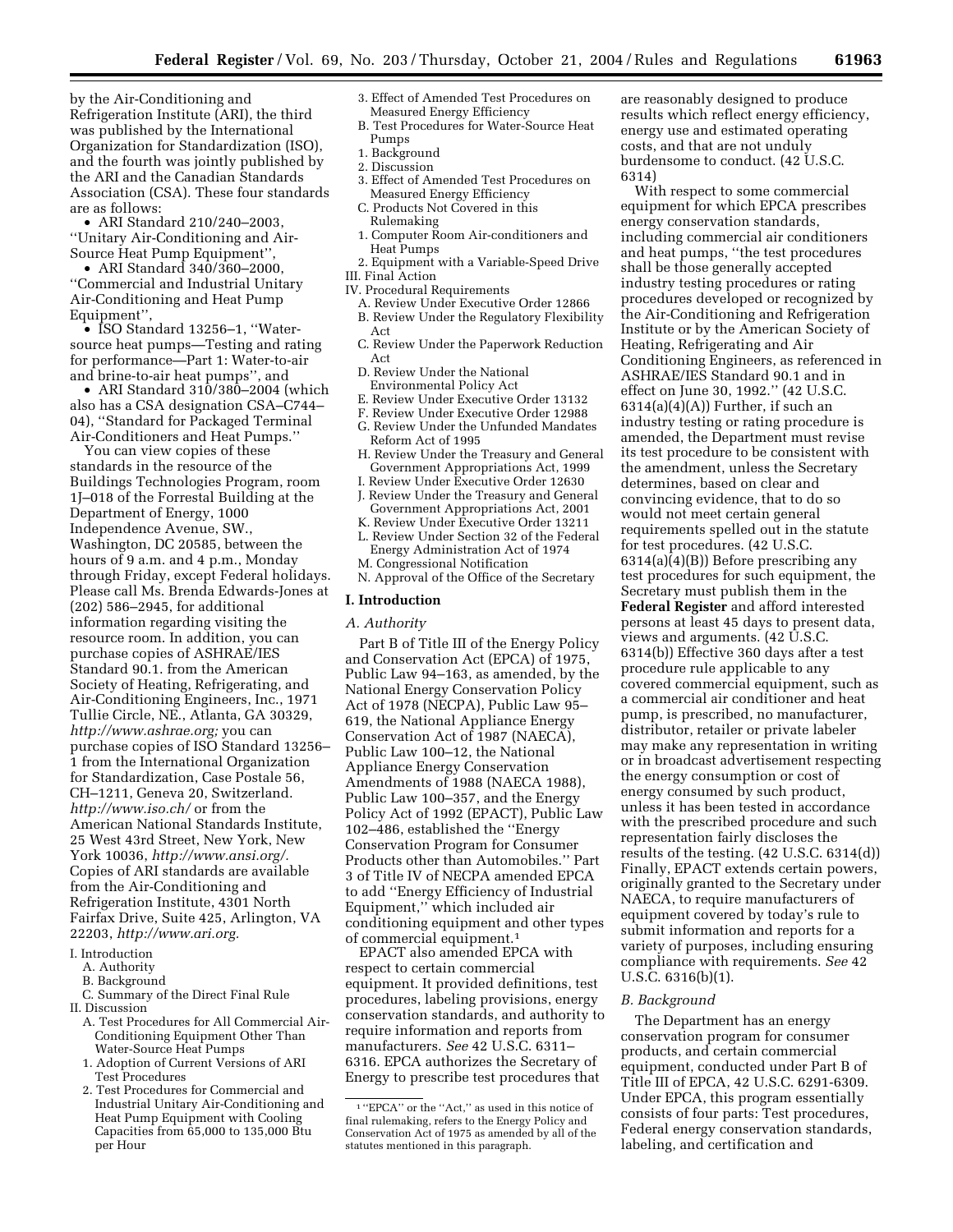enforcement procedures. Except for labeling, for which the Federal Trade Commission (FTC) is responsible, the Department implements this program in Title 10 of the Code of Federal Regulations (CFR), Part 430, entitled ''Energy Conservation Program for Consumer Products.''

Part 431 (10 CFR Part 431), entitled ''Certain Industrial Equipment,'' implements our program for most commercial and industrial equipment covered under EPCA. These will include commercial heating, air conditioning and water heating equipment. Part 431 will consist of: Test procedures, Federal energy conservation standards, labeling, and certification and enforcement procedures. EPCA directs the Department, rather than the FTC, to administer the statute's efficiency labeling provisions for this commercial equipment.

In preparing proposed rules that would address test procedures, certification and enforcement procedures, and issues of EPCA's coverage for this equipment, the Department convened public workshops on April 14 and 15, 1998, and on October 19, 1998. As to commercial air conditioners and heat pumps specifically, workshop discussions and comments dealt with the following six issues:

(1) Coverage of heating-only heat pumps;

(2) Coverage of computer room air conditioners;

(3) Coverage of equipment with a variablespeed drive;

(4) Test procedures to be adopted;

(5) Minimum external static pressure; and (6) Test procedure for water-source heat pumps.

The Department considered both oral and written comments, and incorporated recommendations where appropriate, in the Notice of Proposed Rulemaking (NOPR) of August 9, 2000. 65 FR 48828. The discussion section of the NOPR presented our position and explained the reasons for incorporating or not incorporating any significant recommendations. The NOPR was followed by a public hearing on September 21, 2000, and an opportunity for submission of written comments. The Department received oral or written comments from interested persons. They questioned or disagreed with the Department's position as presented in the NOPR only as to computer room air conditioners, variable speed equipment, and the test procedure for water source heat pumps. These comments are discussed in Section II.

Energy conservation standard levels were not at issue in these proceedings. The NOPR merely proposed to

incorporate into the Department's regulations on efficiency requirements for small and large commercial package air conditioning and heating equipment the standard levels that had been established in Section 342(a) of EPCA for these products. Subsequent to issuance of the NOPR, in a separate proceeding, the Department promulgated a regulation (10 CFR part 431, Subpart Q) to replace some of these levels by adopting as Federal standards some of the efficiency levels contained in amendments to ASHRAE/IES Standard 90.1. 66 FR 3336, 3354–55 (January 12, 2001). These new Federal standards became effective on October 29, 2003.

### *C. Summary of the Direct Final Rule*

Today's rule for commercial air conditioners and heat pumps includes: (1) Energy efficiency test procedures, (2) energy conservation standards, and (3) clarifications regarding EPCA's coverage.

The four test procedures incorporated in the rule—three ARI Standards and one ISO Standard—are listed at the beginning of this **SUPPLEMENTARY INFORMATION**. In particular, for watersource heat pumps ISO Standard 13256–1 is the prescribed testing methodology. (Incorporated by reference, see § 431.95). Furthermore, today's direct final rule adopts ARI Standard 340/360–2000 both without change as the test procedure for equipment with cooling capacities from 135,000 to 240,000 Btu per hour, and also with modifications (taken from ARI Standard 210/240–2003) as the test procedure for equipment at or above 65,000 but less than 135,000 Btu per hour. These modifications will ensure the proper testing of equipment: (1) With desuperheater/water heating devices, (2) manufactured without indoor air-circulating fans, (3) with indoor fans, and not made for use with field-installed duct systems (free discharge), or (4) that is water-cooled. Section II. discusses the modifications in detail.

As described in the Discussion section below, this rule will adopt the most recent versions of the ARI test standards as referenced above. These revisions occurred subsequent to the publication of the NOPR on August 9, 2000. By adopting the revised ARI test standards, with certain modifications, this rule will be current with industry test standards and it will ensure that the equipment covered by this rule is tested properly. However, because there has not been prior opportunity for comment on these revisions, stakeholders will be

given such an opportunity as described at the beginning of this notice.

The Department has included the conservation standards so that they and the test procedures for commercial air conditioners and heat pumps will be in the same place in our regulations. The standards are the currently applicable minimum energy efficiency levels prescribed by Section 342(a) of EPCA, as well as the amendments to certain of these levels, referred to above. The amendments are being transferred from 10 CFR part 431 Subpart Q.2

Because the Department believes that EPCA neither prescribes nor mandates efficiency standards or test procedures for computer room air conditioners, today's direct final rule does not cover this product. Nor does the rule include efficiency standards that account for partial load performance for commercial air conditioning equipment, except to restate those Seasonal Energy Efficiency Ratio (SEER) and Heating Seasonal Performance Factor (HSPF) standards already prescribed by EPCA for certain equipment less than 65,000 Btu per hour, since as to efficiency standards the purpose of today's rule is merely to incorporate existing requirements.

Finally, today's rule provides neither methods for manufacturers to certify to us the efficiency of commercial central air conditioners and heat pumps, nor enforcement and other administrative provisions for this equipment. The Department proposed regulations on these subjects, for air conditioning and certain other commercial equipment, in a notice of proposed rulemaking on December 13, 1999. 64 FR 69597. Until the Department adopts such regulations, the provisions of EPCA will govern directly the enforcement and administration of efficiency requirements for commercial air conditioning equipment. The provisions currently in Part 431 will not apply to these products.

#### **II. Discussion**

The following discussion is divided into two sections: (1) Section II.A discusses the test procedures, which ARI revised following publication of the NOPR, for equipment other than watersource heat pumps; and (2) section II.B discusses the issues raised by oral or written comments received in response to the NOPR.

<sup>2</sup>Efficiency levels prescribed by EPCA for which amendments are not included in Subpart Q, and in today's rule, are either under review by the Department or were not revised in ASHRAE/IES Standard 90.1.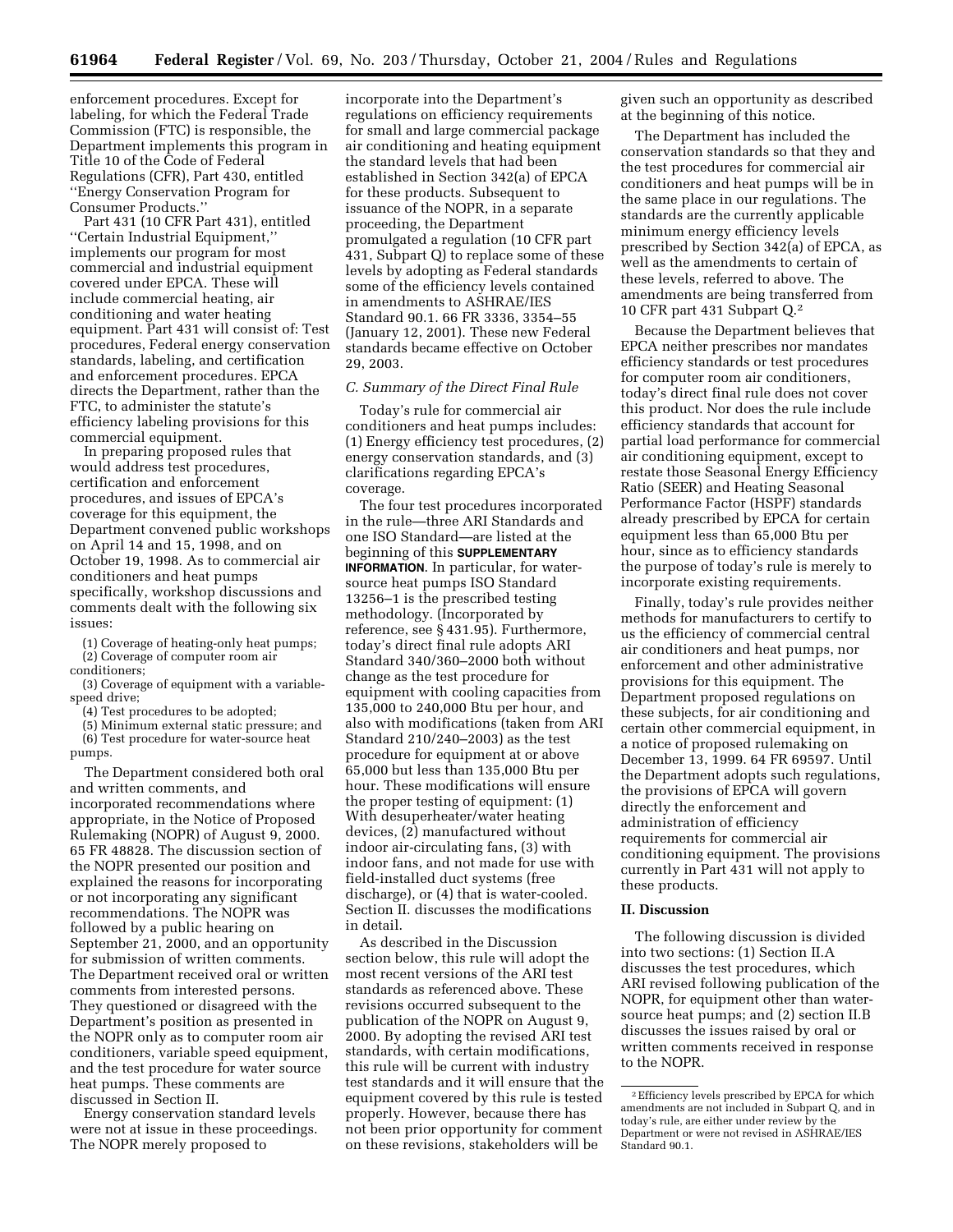# *A. Test Procedures for All Commercial Air-Conditioning Equipment Other Than Water-Source Heat Pumps*

1. Adoption of Current Versions of ARI Test Procedures

In the NOPR published on August 9, 2000, the Department proposed to adopt ARI Standard 210/240–94 and ARI Standard 340/360–93 for commercial and industrial unitary air conditioning and heat pump equipment, and ARI Standard 310/380–93 for packaged terminal air-conditioners and heat pumps. ARI Standard 210/240–94 covers equipment with cooling capacities under 135,000 Btu per hour while ARI Standard 340/360–93 covers equipment with cooling capacities greater than or equal to 135,000 Btu per hour.

Since publication of the NOPR, ARI has issued new versions of these test standards. ARI Standard 210/240–2003 has superceded ARI Standard 210/240– 94, ARI Standard 340/360–2000 has superceded ARI Standard 340/360–93, and ARI Standard 310/380–2004 has superceded ARI Standard 310/380–93. The changes ARI made to its test standards are primarily editorial in nature, and alter neither efficiency test methods, nor calculation procedures, nor measured efficiencies for the equipment being tested, with one notable exception: Equipment with cooling capacities from 65,000 to 135,000 Btu per hour which were covered by ARI Standard 210/240 are now covered by ARI Standard 340/360.

For all other equipment, the Department is adopting the most recent versions of the ARI test standards in today's direct final rule, without change. These new versions are more readily available than the older versions and are included in the rule for the convenience of the affected parties. Also, to the extent the current versions are considered amendments to the ARI test procedures, their adoption will render the DOE test procedure ''consistent with the amended industry test procedure,'' in accordance with 42 U.S.C. 6314(a)(4)(B). As detailed below (section II.A.2.), the Department is adopting ARI Standard 340/360–2000, but with certain modifications, for equipment with a cooling capacity from 65,000 to 135,000 Btu per hour, to ensure that the test procedure in today's direct final rule allows for the proper testing of such equipment.

2. Test Procedure for Commercial and Industrial Unitary Air-Conditioning and Heat Pump Equipment With Cooling Capacities From 65,000 to 135,000 Btu Per Hour

The most significant outcome of ARI's revisions of its test standards has been to amend the test procedure for equipment with cooling capacities from 65,000 to 135,000 Btu per hour, by replacing ARI Standard 210/240 with ARI Standard 340/360. Under 42 U.S.C. 6314(a)(4)(B), the Department must adopt the industry's amended test procedure unless there is ''clear and convincing'' evidence that to do so would result in a test procedure which produces results that do not reflect the energy efficiency of the equipment or which would be unduly burdensome to conduct.

Although the organization and language of ARI Standards 340/360– 2000 and 210/240–94 differ substantially, for the most part the substance of the efficiency test method and calculation procedures in the two standards is the same. In addition, the test method in Standard 340/360–2000 improves upon the method in 210/240– 94 in that Standard 340/360–2000 provides a clarification of the test conditions used to rate air conditioning equipment with optional outdoor air cooling coils. ARI Standard 340/360, however, lacks certain provisions that are in ARI Standard 210/240, and for certain types of equipment with cooling capacities from 65,000 to 135,000 Btu per hour, these omissions represent a substantial change in the test procedure. The Department has determined that, due to these omissions, ARI Standard 340/360–2000 clearly would not produce test results that would accurately reflect the equipment's measured efficiency. As a result, for equipment with cooling capacities from 65,000 to 135,000 Btu per hour, the Department is adopting ARI Standard 340/360–2000, as modified, by adding concepts and language from ARI Standard 210/240–2003 to ensure that the test procedure in today's direct final rule accurately measures the efficiency of all such equipment.

The following sets forth the reasons why ARI Standard 340/360–2000 is inadequate to test this equipment, and the modifications which the Department is incorporating into its test procedure to correct these deficiencies:

• Equipment with a Desuperheater/ Water Heating Device: ARI Standard 340/360–2000 does not address the rating of equipment with desuperheater/ water heating devices. The energy efficiency test results for such

equipment will vary depending on whether the desuperheater/water heating device is left in operation. To ensure consistent and accurate test results for units equipped with a desuperheater/water heating device, today's test procedure provides that such equipment must be rated while the device is inoperative, consistent with Section 2.2.5 of ARI Standard 210/240– 2003. To provide clarity, the rule language characterizes a desuperheater/ water heating device as a refrigerant-towater heat exchanger to heat domestic water.

• Models Manufactured Without Indoor Air-Circulating Fans: ARI Standard 340/360–2000 fails to include provisions to account for the input power of the indoor air-circulating fan for units which do not have such fans furnished as part of the model. Because these units are always installed and operated with such fans, by not providing for the input power of the indoor fan, the test procedure would underestimate the overall input power of the unit, thereby resulting in an energy efficiency rating which would be higher than it otherwise would be if the indoor fan input power were included. To ensure that the effects of aircirculation fans on equipment capacity and input power are accounted for in units which do not have indoor aircirculating fans furnished as part of the model, the Department is incorporating with minor editorial modifications a portion of Section 6.1 and the full text of Section 6.1.3.3c. of ARI Standard 210/240–2003 into its test procedure for equipment with cooling capacities from 65,000 to 135,000 Btu per hour.

The following is the language being incorporated from Section 6.1: ''Standard Ratings of units which do not have indoor air-circulating fans furnished as part of the model, *i.e.*, split systems with indoor coil alone, shall be established by subtracting for the total cooling capacity 1,250 Btu/h per 1,000 cfm [775 W/m3/s], and by adding the same amount to the heating capacity. Total power input for both heating and cooling shall be increased by 365 W per 1,000 cfm [226 W/m3/s] of indoor air circulated.''

The full text of section 6.1.3.3c, modified to reference the appropriate section in ARI Standard 340/360–2000, states: ''Equipment which does not incorporate an indoor fan, but is rated in combination with a device employing a fan shall be rated as described in 6.1.3.2a of 340/360–2000. For equipment of this class which is rated for general use to be applied to a variety of heating units, the indoor-coil airflow rate shall be specified by the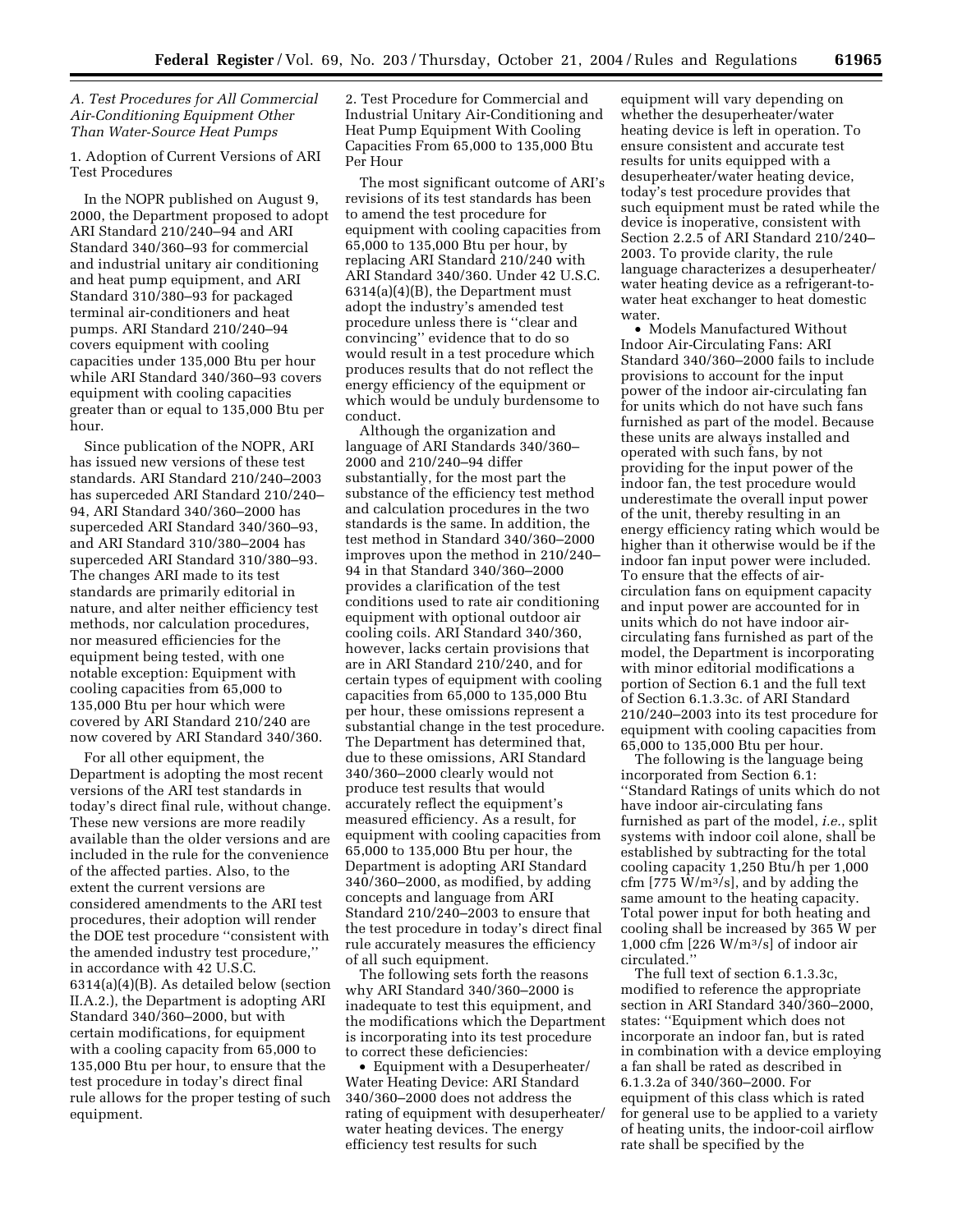manufacturer in Standard Ratings, not to exceed 37.5 SCFM/1,000 Btu/h [0.06 m3/s per 1,000 W] of rated capacity or the airflow rate obtained through the indoor coil assembly when the pressure drop across the indoor coil assembly and the recommended enclosures and attachment means is not greater than 0.30 inch of water [75 Pa], whichever is less.''

• Equipment with Indoor Fans, Not Made for Use With Field Installed Duct Systems: ARI Standard 340/360–2000 does not provide external pressure specifications for units with indoor fans not intended for use with field-installed duct systems (free discharge). Without explicit provisions, these units would be tested with an external pressure greater than 0 inches of water. The resultant power input for the indoor fan would be greater than it otherwise should be, thereby resulting in a measured energy efficiency lower than it otherwise should be. To ensure that equipment with indoor fans not intended for use with field-installed duct systems (free discharge) are tested with the appropriate external pressure, the Department is incorporating with minor editorial modifications the full text of Section 6.1.3.3b and a portion of Section 6.1.3.6 of ARI Standard 210/ 240–2003 into its test procedure for equipment with cooling capacities from 65,000 to 135,000 Btu per hour.

The full text of section 6.1.3.3b states: ''Equipment with indoor fans not intended for use with field installed duct systems (free discharge) shall be rated at the indoor-coil airflow rate delivered when operating at 0 in [sic] H2O [0 Pa] external pressure as specified by the manufacturer.''

The language incorporated from Section 6.1.3.6 states: ''Indoor airmoving equipment not intended for use with field installed duct systems (free discharge) shall be tested at 0 in [sic]  $H<sub>2</sub>O$  [0  $\bar{P}a$ ] external pressure."

• Water-Cooled Equipment: ARI Standard 340/360–2003 does not include an allowance for the power inputs for the cooling tower fan and circulating water pump motors for water-cooled units. By not including the input power of the fan and pump, the overall input power of the unit would be underestimated, thereby resulting in an energy efficiency rating which would be higher than it otherwise should be if the power inputs of the fan and pump were included. To ensure that watercooled units include a total allowance for cooling tower fan and circulating water pump motor power inputs, the Department is incorporating with minor editorial modifications the following portion of Section 6.1 of ARI Standard

210/240–2003 into its test procedure: ''Standard Ratings of water-cooled units shall include a total allowance for cooling tower fan motor and circulating water pump power inputs to be added in the amount of 10.0 W per 1,000 Btu/ h [34.1 W per 1,000 W] cooling capacity.''

3. Effect of Amended Test Procedures on Measured Energy Efficiency

In accordance with 42 U.S.C. 6293(e), the Department has determined that none of the test procedure changes specified in the foregoing section alter the measured efficiency of equipment with cooling capacities from 65,000 to 135,000 Btu per hour.

*B. Test Procedure for Water-Source Heat Pumps* 

# 1. Background

At the time the NOPR was published, ASHRAE/IES Standard 90.1 specified ARI Standard 320, ''Water-Source Heat Pumps,'' as the test procedure for watersource heat pumps. Standard 90.1 also provided that, effective October 29, 2001, efficiency levels would increase for this equipment, and ISO Standard 13256–1, ''Water-Source Heat Pumps— Testing and Rating for Performance— Part 1: Water-to-Air and Brine-to-Air Heat Pumps,'' would replace ARI Standard 320 as the applicable test procedure. In the NOPR, the Department expressed its intention to prescribe ARI Standard 320–98 as the Department test procedure for water-source heat pumps, and to consider adopting the ISO standard to replace the ARI standard in a subsequent proceeding. The Department also solicited comments, however, on the possibility of adopting the ISO standard, instead of the ARI standard, in the final rule in this proceeding.

ARI provided oral comments during the Public Hearing on September 21, 2000, and written comments dated September 14, 2000, and October 25, 2000. The September 14 comments provided an overview of the differences between ARI Standard 320 and ISO Standard 13256–1. (ARI, No. 2EE, at 2– 4) 3 In its October 25 comments, ARI urged adoption of the ISO standard in the direct final rule. (ARI, No. 5, at 1– 3) ARI cited international acceptance of the standard, ASHRAE's intention to adopt it through an addendum process in ASHRAE Standard 90.1 with an

immediate effective date, and the use of the ISO standard in the ARI certification program. ARI provided test data on 15 water-source heat pumps tested under the two test procedures. The data showed that the EERs for a unit derived from the two test procedures are on average about the same, while the heating coefficient of performance (COP) is on average about 2.2% higher with the ISO test procedure.

Subsequently, in a final rule published on January 12, 2001, the Department amended EPCA's minimum efficiency levels for water-source heat pumps, adopting the new minimum efficiency levels stipulated by ASHRAE/ IES Standard 90.1. 66 FR at 3354–55. These new efficiency levels apply as Federal requirements to all equipment manufactured after October 29, 2003. As mentioned above, ASHRAE/IES Standard 90.1 had been amended effective October 29, 2001, to specify ISO Standard 13256–1 (in place of ARI Standard 320) as the test procedure for water-source heat pumps, to provide a new method for determining compliance with these new efficiency levels under Standard 90.1. Because these levels are now also Federal requirements, the Department decided to address in today's direct final rule whether it will adopt the ISO test procedure for water source heat pumps. EPCA in essence directs the

Department to revise its test procedure to be consistent with an amendment to an industry testing or rating procedure, unless the Department determines that the new procedure is ''unduly burdensome to conduct'' or is not ''reasonably designed to produce test results which reflect energy efficiency, energy use and estimated operating costs.'' (42 U.S.C. 6314(a)(2) and (4)(B)) Additionally, the Department must determine ''to what extent, if any, the proposed [amended] test procedure would alter the measured energy efficiency \* \* \* as determined under the existing test procedure.'' (42 U.S.C. 6293(e) and 6314(a)(4)(C))

#### 2. Discussion

The Department's examination of the ISO test procedure indicates that ISO Standard 13256–1 requires laboratory facilities and instrumentation and a level of effort similar to what ARI Standard 320 requires. In addition, ARI's comments urging DOE to adopt ISO Standard 13256–1 demonstrate that DOE's adoption of that standard has substantial support from industry. In addition, DOE did not receive any other comments concerning the adoption of ISO Standard 13256–1. Thus, the Department has determined that the ISO

<sup>3</sup>A notation in this form identifies a written comment the Department received in this rulemaking subsequent to issuance of the NOPR. This notation refers to a comment (1) by ARI, (2) in document number 2EE in the docket in this matter, and (3) appearing at pages 2–4 of document number 2EE.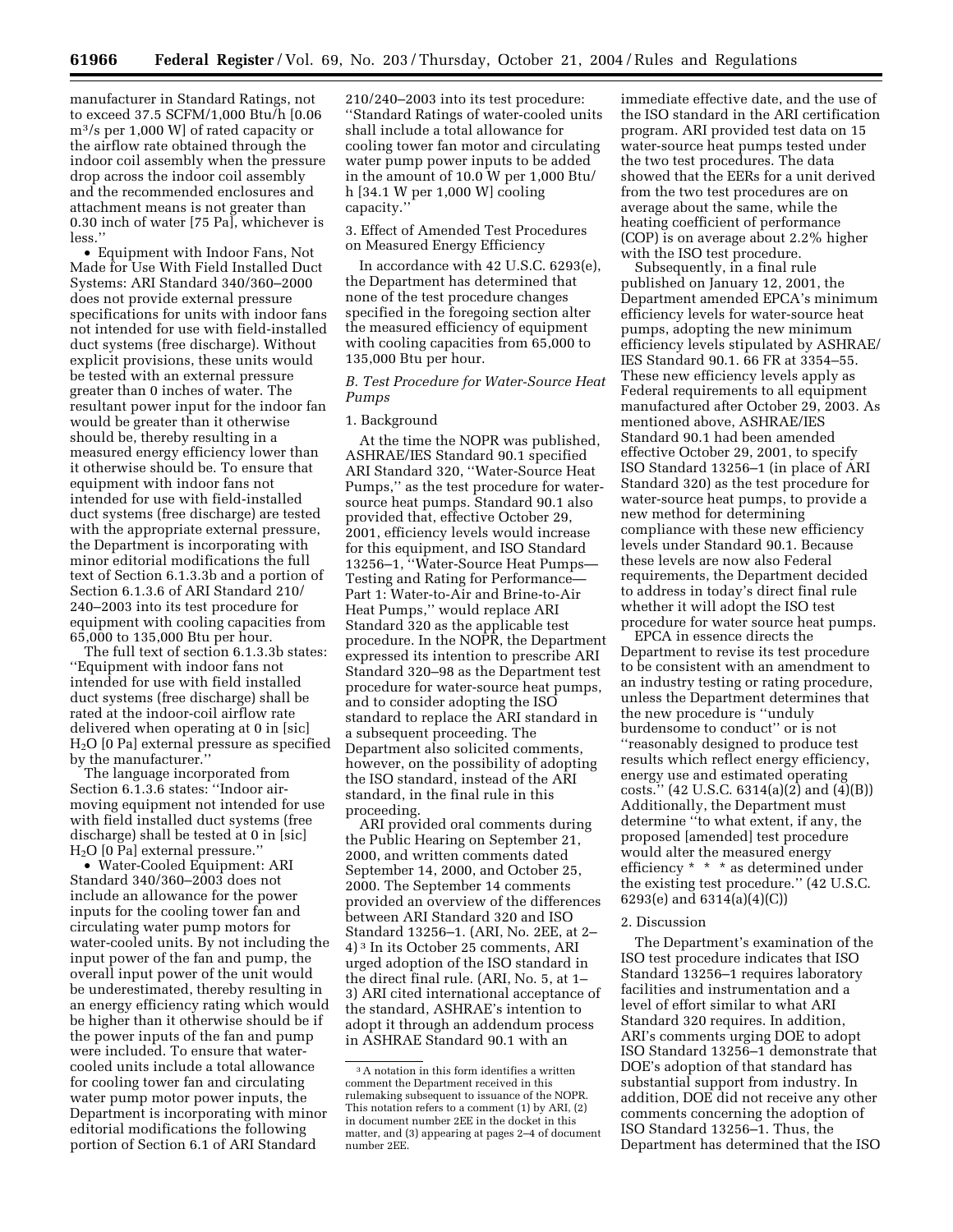standard apparently is not unduly burdensome to use. Considering the data provided in the ARI comments, which indicate that results obtained from tests under ISO Standard 13256–1 are comparable to those obtained under ARI Standard 320, the Department also concludes that the ISO standard meets the statutory requirement that a test procedure be ''reasonably designed to produce test results which reflect energy efficiency.''

## 3. Effect of Amended Test Procedures on Measured Energy Efficiency

As to rulemakings to amend test procedures, section 323(e) of EPCA, 42 U.S.C. 6293(e), provides that DOE shall determine whether the amended test procedure would alter measured energy efficiency of any covered product. If the amendment does alter measured efficiency, the Secretary must determine the average efficiency level under the new test procedure of products that minimally complied with the applicable energy conservation standard prior to the test procedure amendment, and must set the standard at that level. (42 U.S.C. 6293(e)(2)) In addition, any existing model of a product that complied with the previously applicable standard would be deemed to comply with the new standard. (42 U.S.C. 6293(e)(3)) These provisions prevent changes in a test procedure from indirectly altering the applicable Federal energy conservation standard. They also prevent products that complied with standards using the previous test procedure from being forced out of compliance by the new test procedure. The Department has determined that under the provisions of 42 U.S.C. 6293(e) that the Department's adoption here of ISO Standard 13256– 1 would not alter the measured energy efficiency of water source heat pumps under the existing test procedure.

As discussed above, higher minimum efficiency levels for water source heat pumps went into effect under ASHRAE/ IES Standard 90.1 on October 29, 2001, and as Federal requirements on October 29, 2003. ASHRAE adopted the ISO test procedure as of the former date, so that this test procedure would apply in determining compliance with the new standards. Further, the Department understands that the new standards were developed based on measurements using the ISO test procedure.

The new energy conservation standards that are in effect were developed using ISO Standard 13256–1, and ASHRAE clearly intended that the ISO test procedure be used to measure compliance with these standards. Thus, using ARI Standard 320 to determine

whether manufacturers are meeting the new standards would produce inaccurate results. Only ISO Standard 13256–1 can accurately implement the new standards.

Furthermore, even if today's amendments do change the energy efficiency rating of any model and would prevent it from complying with the current energy conservation standards, the standard for that model became more stringent on October 29, 2003, and today's amendments are designed to implement the new standard. This renders irrelevant the model's ability or inability to comply with the current or former standards based on efficiency determinations under the existing test procedure. Thus, a change resulting from today's amendments to the test procedure could simply mean that the product in question does not meet the new efficiency standard.

In conclusion, today's rule provides that ISO Standard 13256–1 will be the sole test procedure under EPCA for water source heat pumps. This requirement is directly set forth in new section 431.262. It is also reflected in new section 431.271, which prescribes energy conservation standards, by incorporation of 30 °C (86 °F) as the entering water temperature at which EER must be rated, in place of the 85 °F temperature that was included in Subpart Q of 10 CFR which is being eliminated in another final action published today.

## *C. Products Not Covered in This Rulemaking*

1. Computer Room Air-Conditioners and Heat Pumps

Mr. B. Subherwal of BR Laboratories spoke in favor of covering computer room air conditioners under this rule. He advocated using ASHRAE Standard 127–88 for testing because computer room air-conditioners in field applications perform at different conditions than those specified in any ARI standard.

The Department's view remains that computer room air conditioners are not currently covered by the standards and test procedures prescribed and mandated by EPCA. The reasons supporting this view—the primary one being that Congress appears not to have intended to cover this type of equipment—were presented in detail in Section II of the NOPR. As also set forth in the NOPR, if some of the relevant circumstances were to change—if, for example, ASHRAE Standard 90.1 were to incorporate efficiency standards and test procedures for this equipment or

the equipment was to become widely used for conventional air conditioning applications—the Department might revisit this issue.

2. Equipment With a Variable-Speed Drive

Mitsubishi Electronics America, Inc., submitted a written comment dated October 20, 2000, which recommended that part load performance be considered in evaluating the efficiency of inverter-driven equipment because it rarely operates at full load (typically less than 1% of the time). (Mitsubishi, No. 4, at 1–2). The comment suggested a procedure presented in ARI Standard 550/590–1998, Appendix D, D3, to be used for evaluating an Integrated Part Load Value. Further, the letter contended that incorporating a procedure similar to that presented in ARI Standard 550/590–1998 would encourage manufacturers to incorporate this advanced technology into their product line, and this would improve National Energy Savings.

This comment essentially advocates that the Department establish efficiency standards and a performance descriptor that address part load performance of commercial air conditioning equipment. A similar comment was submitted to us earlier and is discussed in the NOPR. 65 FR 48831–3. As indicated there, with regard to efficiency standards the purpose of this rulemaking is to incorporate the requirements already imposed under EPCA (including any amendments by the Department to the standards established by EPACT). These requirements incorporate standards for part load performance only for small commercial, air-cooled package airconditioning equipment having cooling capacity less than 65,000 Btu/h, which are included in today's rule. Therefore, Mitsubishi's suggestion that the Department prescribe efficiency standards for the part load performance of other air conditioning products is beyond the scope of this rulemaking. Nevertheless, as the Department recently stated when the Department addressed amendment of the standards established by EPACT, the Department will consider including integrated part load values in any prospective rulemaking for air conditioning equipment. 66 FR 3348.

#### **III. Final Action**

DOE is publishing this direct final rule in order to allow stakeholders an opportunity to comment on revisions to this rule that have not had prior proposal. The direct final action will be effective December 20, 2004, unless significant adverse or critical comments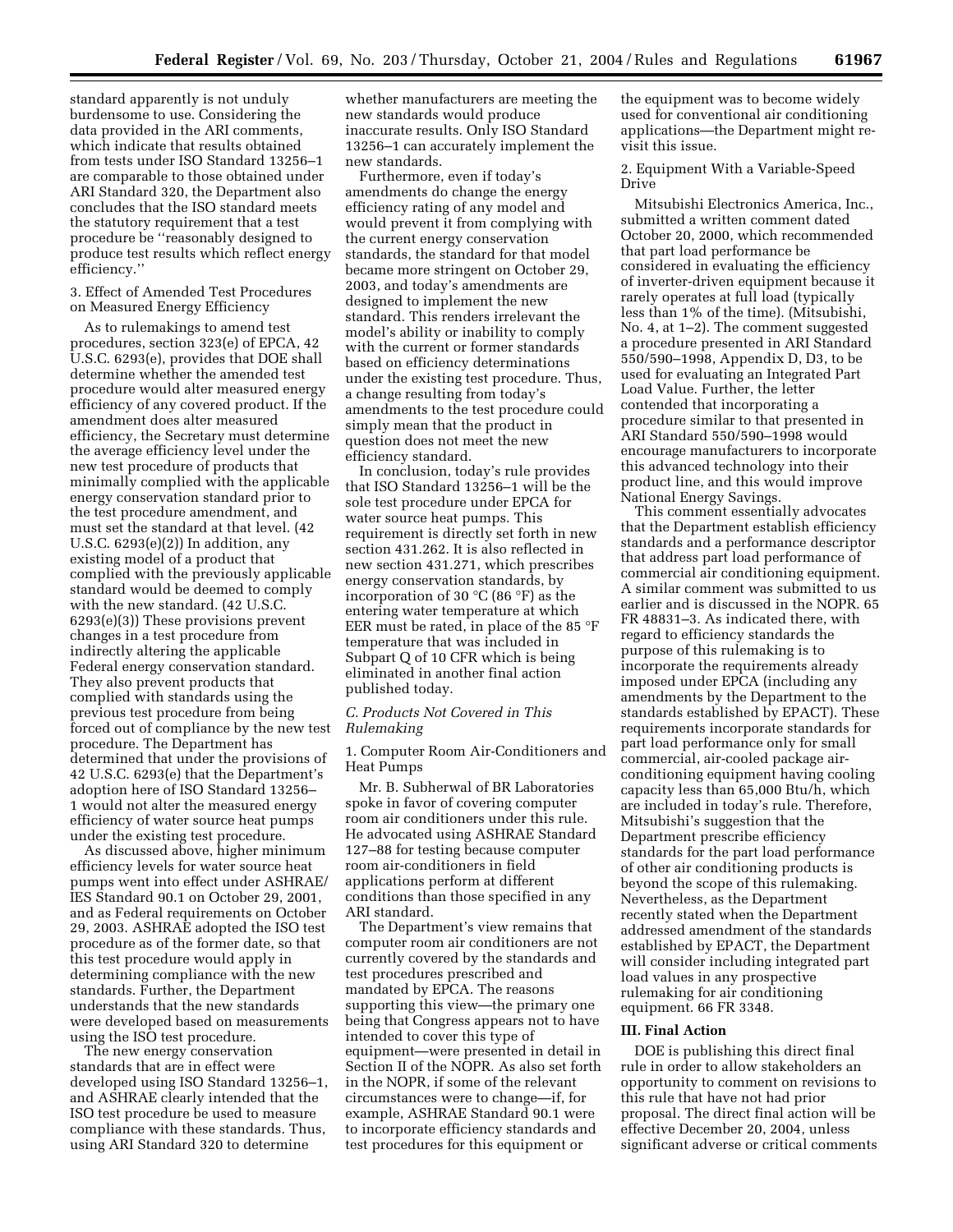are received by November 22, 2004. DOE views these revisions as noncontroversial and anticipates no significant adverse comments. However, in the event that significant adverse or critical comments are filed, DOE will withdraw the rule before the effective date. In the case of withdrawal of this action, the withdrawal will be announced by a subsequent **Federal Register** document. All public comments will then be addressed in a separate proposed rule which will be issued at a later date. Any parties interested in commenting on this rule should do so at this time. If no significant adverse comments are received, the public is advised that this rule will be effective December 20, 2004.

# **IV. Procedural Requirements**

# *A. Review Under Executive Order 12866*

The Office of Information and Regulatory Affairs of the Office of Management and Budget (OMB) has determined that today's regulatory action is not a ''significant regulatory action'' under Executive Order 12866, ''Regulatory Planning and Review,'' 58 FR 51735 (October 4, 1993). Accordingly, this action was not subject to review under the Executive Order.

#### *B. Review Under the Regulatory Flexibility Act*

The Regulatory Flexibility Act (5 U.S.C. 601 *et seq.*) requires preparation of an initial regulatory flexibility analysis for any rule that by law must be proposed for public comment, unless the agency certifies that the rule, if promulgated, will not have a significant economic impact on a substantial number of small entities. As required by Executive Order 13272, ''Proper Consideration of Small Entities in Agency Rulemaking,'' 67 FR 53461 (August 16, 2002), DOE published procedures and policies on February 19, 2003, to ensure that the potential impacts of its rules on small entities are properly considered during the rulemaking process (68 FR 7990). DOE has made its procedures and policies available on the Office of General Counsel's Web site: *http:// www.gc.doe.gov.*

DOE reviewed today's rule under the provisions of the Regulatory Flexibility Act, and certified in the NOPR that the proposed rule would not impose a significant economic impact on a substantial number of small entities. (65 FR 48828, 48833 (August 9, 2000)) We received no comments on this issue, and after considering the potential small entity impact of this direct final rule,

DOE affirms the certification that this rule will not have a significant economic impact on a substantial number of small entities. Accordingly, DOE has not prepared a regulatory flexibility analysis for this rulemaking. DOE will transmit the certification and supporting statement of factual basis to the Chief Counsel for Advocacy of the Small Business Administration for review pursuant to 5 U.S.C. 605(b).

### *C. Review Under the Paperwork Reduction Act*

This rulemaking will impose no new information or record keeping requirements. Accordingly, OMB clearance is not required under the Paperwork Reduction Act (44 U.S.C. 3501 *et seq.*)

## *D. Review Under the National Environmental Policy Act*

DOE has determined that this rule falls into a class of actions that are categorically excluded from review under the National Environmental Policy Act of 1969 (42 U.S.C. 4321 *et seq.*) and the Department's implementing regulations at 10 CFR part 1021. Specifically, this rule amends an existing rule without changing the environmental effect of the rule being amended, and, therefore, is covered by the Categorical Exclusion in paragraph A5 to subpart D, 10 CFR part 1021. Accordingly, neither an environmental assessment nor an environmental impact statement is required.

#### *E. Review Under Executive Order 13132*

Executive Order 13132, ''Federalism,'' 64 FR 43255 (August 4, 1999) imposes certain requirements on agencies formulating and implementing policies or regulations that preempt State law or that have federalism implications. The Executive Order requires agencies to examine the constitutional and statutory authority supporting any action that would limit the policymaking discretion of the States and carefully assess the necessity for such actions. The Executive Order also requires agencies to have an accountable process to ensure meaningful and timely input by State and local officials in the development of regulatory policies that have federalism implications. On March 14, 2000, DOE published a statement of policy describing the intergovernmental consultation process it will follow in the development of such regulations (65 FR 13735). DOE has examined today's rule and has determined that it does not preempt State law and does not have a substantial direct effect on the States, on the relationship between the national government and the States, or on the

distribution of power and responsibilities among the various levels of government. No further action is required by Executive Order 13132.

#### *F. Review Under Executive Order 12988*

With respect to the review of existing regulations and the promulgation of new regulations, section 3(a) of Executive Order 12988, ''Civil Justice Reform'' (61 FR 4729, February 7, 1996), imposes on Federal agencies the general duty to adhere to the following requirements: (1) Eliminate drafting errors and ambiguity; (2) write regulations to minimize litigation; and (3) provide a clear legal standard for affected conduct rather than a general standard and promote simplification and burden reduction. Section 3(b) of Executive Order 12988 specifically requires that Executive agencies make every reasonable effort to ensure that the regulation: (1) Clearly specifies the preemptive effect, if any; (2) clearly specifies any effect on existing Federal law or regulation; (3) provides a clear legal standard for affected conduct while promoting simplification and burden reduction; (4) specifies the retroactive effect, if any; (5) adequately defines key terms; and (6) addresses other important issues affecting clarity and general draftsmanship under any guidelines issued by the Attorney General. Section 3(c) of Executive Order 12988 requires Executive agencies to review regulations in light of applicable standards in section 3(a) and section 3(b) to determine whether they are met or it is unreasonable to meet one or more of them. DOE has completed the required review and determined that, to the extent permitted by law, this rule meets the relevant standards of Executive Order 12988.

# *G. Review Under the Unfunded Mandates Reform Act of 1995.*

Title II of the Unfunded Mandates Reform Act of 1995 (Pub. L. 104–4) requires each Federal agency to assess the effects of Federal regulatory actions on State, local, and tribal governments and the private sector. With respect to a proposed regulatory action that may result in the expenditure by State, local and tribal governments, in the aggregate, or by the private sector of \$100 million or more (adjusted annually for inflation), section 202 of the Act requires a Federal agency to publish estimates of the resulting costs, benefits, and other effects on the national economy (2 U.S.C. 1532(a),(b)). The Act also requires a Federal agency to develop an effective process to permit timely input by elected officers of State, local, and tribal governments on a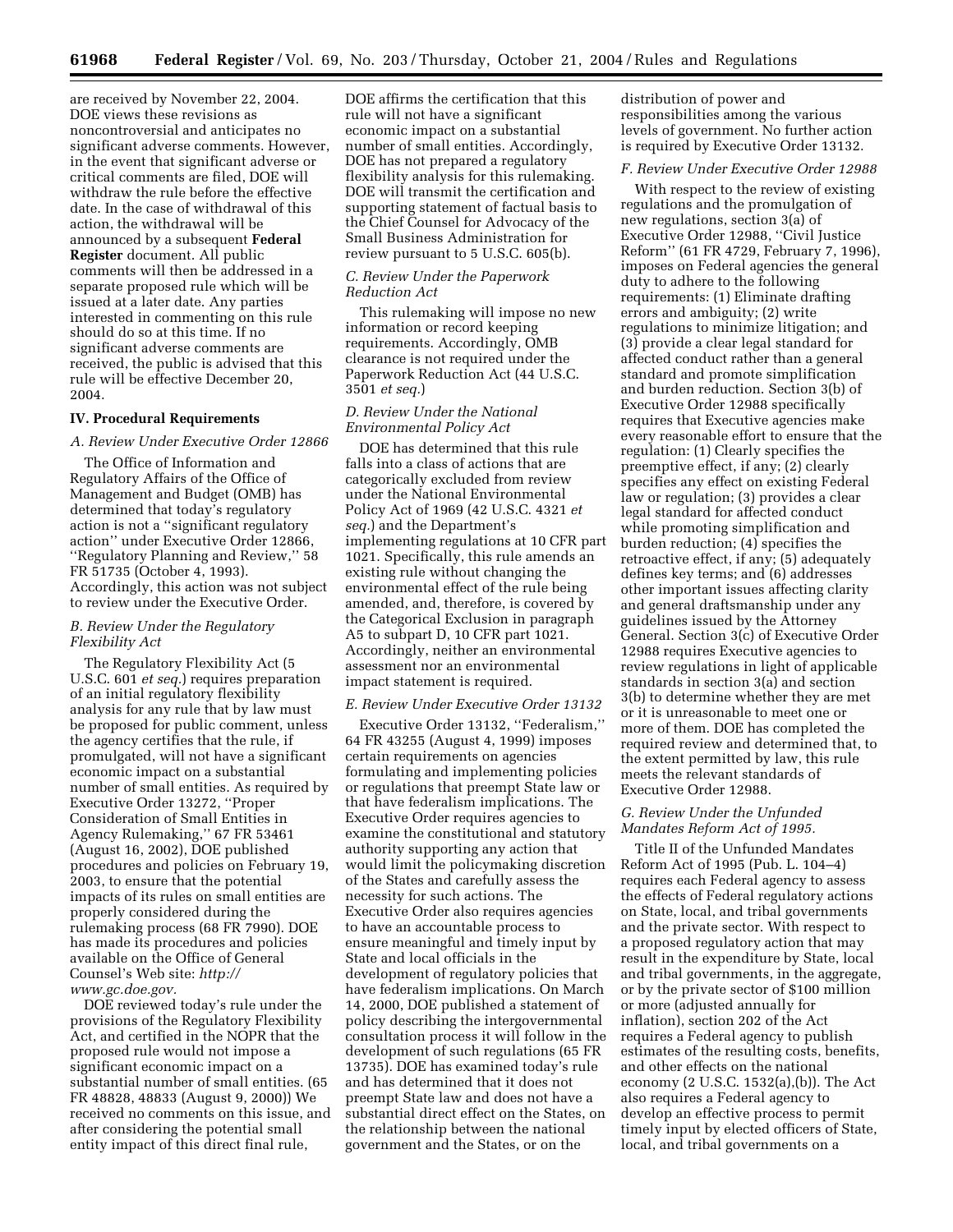proposed ''significant intergovernmental mandate,'' and requires an agency plan for giving notice and opportunity for timely input to potentially affected small governments before establishing any requirements that might significantly or uniquely affect small governments. On March 18, 1997, DOE published a statement of policy on its process for intergovernmental consultation under the Act (62 FR 12820) (also available at *http:// www.gc.doe.gov*). The rule published today does not contain any Federal mandate, so these requirements do not apply.

# *H. Review Under the Treasury and General Government Appropriations Act, 1999*

Section 654 of the Treasury and General Government Appropriations Act, 1999 (Pub. L. 105–277) requires Federal agencies to issue a Family Policymaking Assessment for any rule that may affect family well-being. This rule would not have any impact on the autonomy or integrity of the family as an institution. Accordingly, DOE has concluded that it is not necessary to prepare a Family Policymaking Assessment.

#### *I. Review Under Executive Order 12630*

DOE has determined pursuant to Executive Order 12630, ''Governmental Actions and Interference with Constitutionally Protected Property Rights,'' 53 FR 8859 (March 18, 1988) that this regulation would not result in any takings which might require compensation under the Fifth Amendment to the United States Constitution.

# *J. Review Under the Treasury and General Government Appropriations Act, 2001*

The Treasury and General Government Appropriations Act, 2001 (44 U.S.C. 3516, note) provides for agencies to review most disseminations of information to the public under guidelines established by each agency pursuant to general guidelines issued by OMB. OMB's guidelines were published at 67 FR 8452 (February 22, 2002), and DOE's guidelines were published at 67 FR 62446 (October 7, 2002). DOE has reviewed today's notice under the OMB and DOE guidelines and has concluded that it is consistent with applicable policies in those guidelines.

# *K. Review Under Executive Order 13211*

Executive Order 13211, ''Actions Concerning Regulations That Significantly Affect Energy Supply, Distribution, or Use,'' 66 FR 28355 (May 22, 2001) requires Federal agencies to prepare and submit to the Office of Information and Regulatory Affairs (OIRA), Office of Management and Budget, a Statement of Energy Effects for any proposed significant energy action. A ''significant energy action'' is defined as any action by an agency that promulgated or is expected to lead to promulgation of a final rule, and that: (1) Is a significant regulatory action under Executive Order 12866, or any successor order; and (2) is likely to have a significant adverse effect on the supply, distribution, or use of energy, or (3) is designated by the Administrator of OIRA as a significant energy action. For any proposed significant energy action, the agency must give a detailed statement of any adverse effects on energy supply, distribution, or use should the proposal be implemented, and of reasonable alternatives to the action and their expected benefits on energy supply, distribution, and use. Today's regulatory action would not have a significant adverse effect on the supply, distribution, or use of energy and, therefore, is not a significant energy action. Accordingly, DOE has not prepared a Statement of Energy Effects.

# *L. Review Under Section 32 of the Federal Energy Administration Act of 1974*

The Department stated in the NOPR the reasons why section 32 of the Federal Energy Administration Act of 1974, as amended by the Federal Energy Administration Authorization Act of 1977, 15 U.S.C. 788, does not apply to the four ARI commercial standards incorporated into the proposed rule. The Department received no comments on this issue.

The rule published today incorporates updated versions of three of these ARI standards, as well as an ISO standard referenced in Standard 90.1 in place of the fourth ARI standard. The Department continues to adhere to the view expressed in the NOPR that Section 32 of the FEAA does not apply to these four standards. However, for equipment at or above 65,000 but less than 135,000 Btu per hour, the Department is adopting one of these ARI standards with modifications drawn from another one of these ARI standards DOE is incorporating in today's rule. These modifications consist of test methods that EPCA currently requires manufacturers to use. (42 U.S.C. 6314(a)(4)(a)) The Department believes that Section 32 of the FEAA does not apply to its decision to require manufacturers to continue to use these test methods.

# *M. Congressional Notification*

As required by 5 U.S.C. 801, DOE will report to Congress on the promulgation of today's rule prior to its effective date. The report will state that it has been determined that the rule is not a ''major rule'' as defined by 5 U.S.C. 804(2).

# *N. Approval of the Office of the Secretary*

The Secretary of Energy has approved publication of today's rule.

#### **List of Subjects in 10 CFR Part 431**

Administrative practice and procedure, Commercial products, Energy conservation, Incorporation by reference.

Issued in Washington, DC, on July 27, 2004.

# **David K. Garman,**

*Assistant Secretary, Energy Efficiency and Renewable Energy.*

■ For the reasons set forth in the preamble, part 431 of Chapter II of title 10, Code of Federal Regulations, is amended, as set forth below:

# **PART 431—ENERGY EFFICIENCY PROGRAM FOR CERTAIN COMMERCIAL AND INDUSTRIAL EQUIPMENT**

■ 1. The authority citation for Part 431 continues to read as follows:

**Authority:** 42 U.S.C. 6311–6316.

■ 2. Subpart F is added to read as follows:

#### **Subpart F—Commercial Air Conditioners and Heat Pumps**

Sec.

- 431.91 Purpose and scope.
- 431.92 Definitions concerning commercial air conditioners and heat pumps.

### **Test Procedures**

- 431.95 Materials incorporated by reference. 431.96 Uniform test method for
- measurement of the energy efficiency of small and large commercial package air conditioning and heating equipment, packaged terminal air conditioners, and packaged terminal heat pumps.

# **Energy Efficiency Standards**

431.97 Energy efficiency standards and their effective dates.

# **Subpart F—Commercial Air Conditioners and Heat Pumps**

# **§ 431.91 Purpose and scope.**

This subpart specifies test procedures and energy conservation standards for certain commercial air conditioners and heat pumps, pursuant to Part C of Title III of the Energy Policy and Conservation Act, as amended, 42 U.S.C. 6311–6316.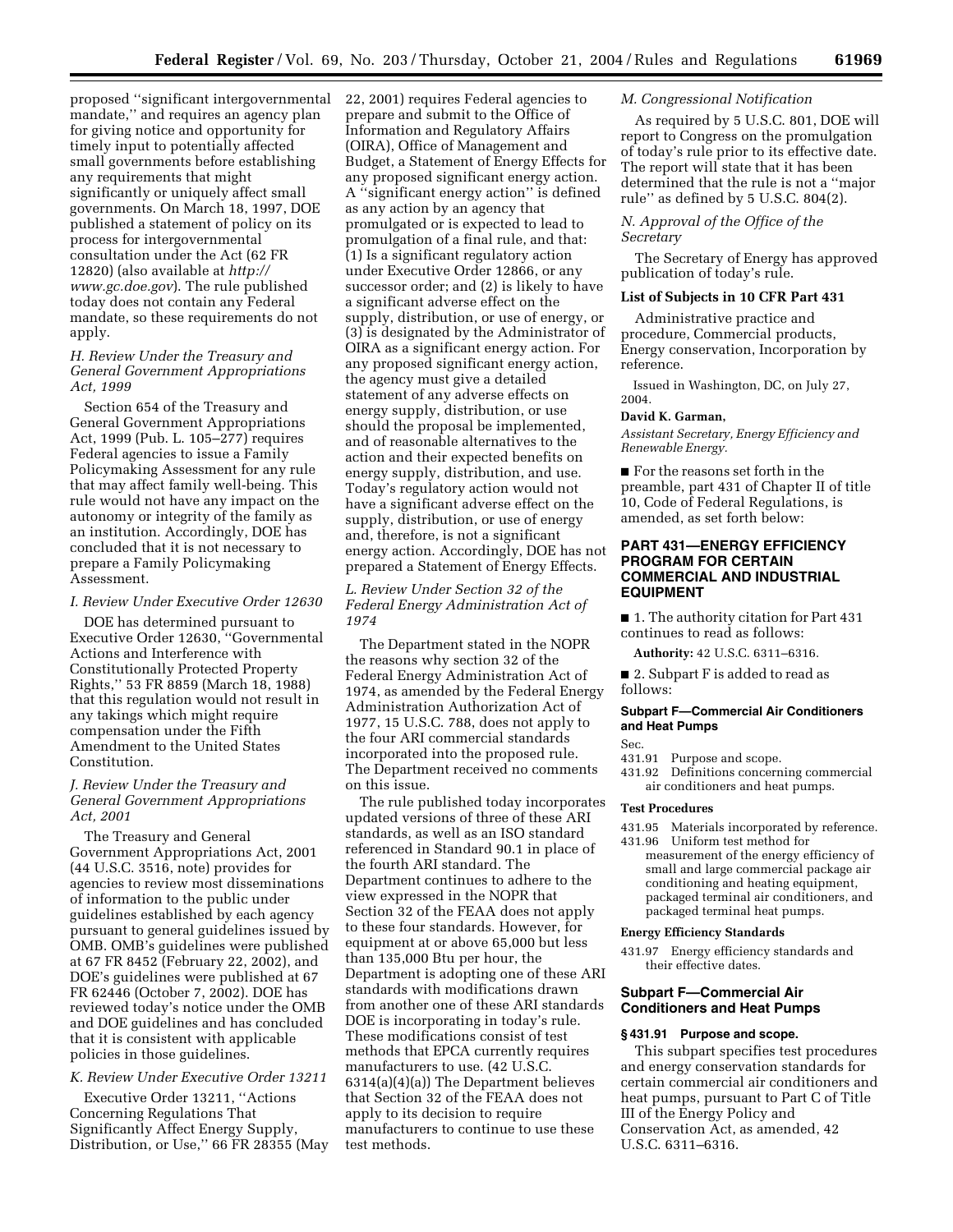#### **§ 431.92 Definitions concerning commercial air conditioners and heat pumps.**

The following definitions apply for purposes of this subpart F, and of subparts J through M of this part. Any words or terms not defined in this section or elsewhere in this part shall be defined as provided in 42 U.S.C. 6311.

*Coefficient of Performance, or COP* means the ratio of the produced cooling effect of an air conditioner or heat pump (or its produced heating effect, depending on the mode of operation) to its net work input, when both the cooling (or heating) effect and the net work input are expressed in identical units of measurement.

*Energy Efficiency Ratio, or EER* means the ratio of the produced cooling effect of an air conditioner or heat pump to its net work input, expressed in Btu/watthour.

*Heating seasonal performance factor, or HSPF* means the total heating output of a central air-conditioning heat pump during its normal annual usage period for heating, expressed in Btu's and divided by the total electric power input, expressed in watt-hours, during the same period.

*Large commercial package airconditioning and heating equipment* means air-cooled, water-cooled, or evaporatively cooled electrically operated, unitary central air conditioners and central airconditioning heat pumps for commercial application that are rated at or above 135,000 Btu per hour and below 240,000 Btu per hour (cooling capacity), and that are industrial equipment.

*Packaged terminal air conditioner* means a wall sleeve and a separate unencased combination of heating and cooling assemblies specified by the builder and intended for mounting through the wall, and that is industrial equipment. It includes a prime source of refrigeration, separable outdoor louvers, forced ventilation, and heating availability by builder's choice of hot water, steam, or electricity.

*Packaged terminal heat pump* means a packaged terminal air conditioner that utilizes reverse cycle refrigeration as its prime heat source, that has a supplementary heat source available, with the choice of hot water, steam, or electric resistant heat, and that is industrial equipment.

*Seasonal energy efficiency ratio or SEER* means the total cooling output of a central air conditioner or central airconditioning heat pump, expressed in

Btu's, during its normal annual usage period for cooling and divided by the total electric power input, expressed in watt-hours, during the same period.

*Single package unit* means any central air conditioner or central airconditioning heat pump in which all the major assemblies are enclosed in one cabinet.

*Small commercial package airconditioning and heating equipment* means air-cooled, water-cooled, evaporatively cooled, or water-source (not including ground water-source) electrically operated, unitary central air conditioners and central airconditioning heat pumps for commercial application which are rated below 135,000 Btu per hour (cooling capacity), and which are industrial equipment.

*Split system* means any central air conditioner or central air conditioning heat pump in which one or more of the major assemblies are separate from the others.

#### **Test Procedures**

#### **§ 431.95 Materials incorporated by reference.**

(a) The Department incorporates by reference the following test procedures into subpart F of part 431. The Director of the Federal Register has approved the material listed in paragraph (b) of this section for incorporation by reference in accordance with 5 U.S.C. 552(a) and 1 CFR part 51. Any subsequent amendment to this material by the standard-setting organization will not affect the Department test procedures unless and until the Department amends its test procedures. The Department incorporates the material as it exists on the date of the approval and a notice of any change in the material will be published in the **Federal Register**.

(b) *List of test procedures incorporated by reference.*

(1) Air-Conditioning and Refrigeration Institute (ARI) Standard 210/240–2003 published in 2003, ''Unitary Air-Conditioning and Air-Source Heat Pump Equipment,'' IBR approved for § 431.96.

(2) ARI Standard 340/360–2000 published in 2001, ''Commercial and Industrial Unitary Air-Conditioning and Heat Pump Equipment,'' IBR approved for § 431.96.

(3) International Organization for Standardization (ISO) International Standard ISO 13256–1 published in 1998, ''Water-source heat pumps— Testing and rating for performancePart 1: Water-to-air and brine-to-air heat pumps,'' IBR approved for § 431.96.

(4) ARI Standard 310/380–2004 (CSA–C744–04) published in 2004, ''Standard for Packaged Terminal Air-Conditioners and Heat Pumps,'' IBR approved for § 431.96.

(c) *Availability of references.*

(1) *Inspection of test procedures.* You may inspect the test procedures incorporated by reference at:

(i) National Archives and Records Administration (NARA). For information on the availability of this material at NARA, call 202–741–6030, or go to: *http://www.archives.gov/ federal*\_*register/ code*\_*of*\_*federal*\_*regulations/ ibr*\_*locations.html.*

(ii) U.S. Department of Energy, Office of Energy Efficiency and Renewable Energy, Hearings and Dockets, ''Test Procedures and Efficiency Standards for Commercial Air Conditioners and Heat Pumps,'' Docket No. EE–RM/TP–99– 460, 1000 Independence Avenue, SW., Washington, DC 20585.

(2) *Obtaining copies of test procedures.* You may obtain a copy of the ARI standards from the Air-Conditioning and Refrigeration Institute, 4301 North Fairfax Drive, Suite 425, Arlington, VA 22203, *http:// www.ari.org/.* You can purchase a copy of the ISO Standard 13256–1 from the International Organization for Standardization, Case Postale 56, CH– 1211, Geneva 20, Switzerland. *http:// www.iso.ch/* or from the American National Standards Institute, 25 West 43rd Street, New York, New York 10036.

#### **§ 431.96 Uniform test method for the measurement of energy efficiency of small and large commercial package air conditioning and heating equipment, packaged terminal air conditioners, and packaged terminal heat pumps.**

(a) *Scope.* This section contains test procedures you must follow if, pursuant to EPCA, you are measuring the energy efficiency of any small or large commercial package air-conditioning and heating equipment, packaged terminal air conditioner or packaged terminal heat pump.

(b) *Testing and Calculations.* Determine the energy efficiency of each covered product by conducting the test procedure(s) listed in the rightmost column of Table 1 of this section or the two rightmost columns of Table 2 of this section, that apply to the energy efficiency descriptor for that product, category, and cooling capacity.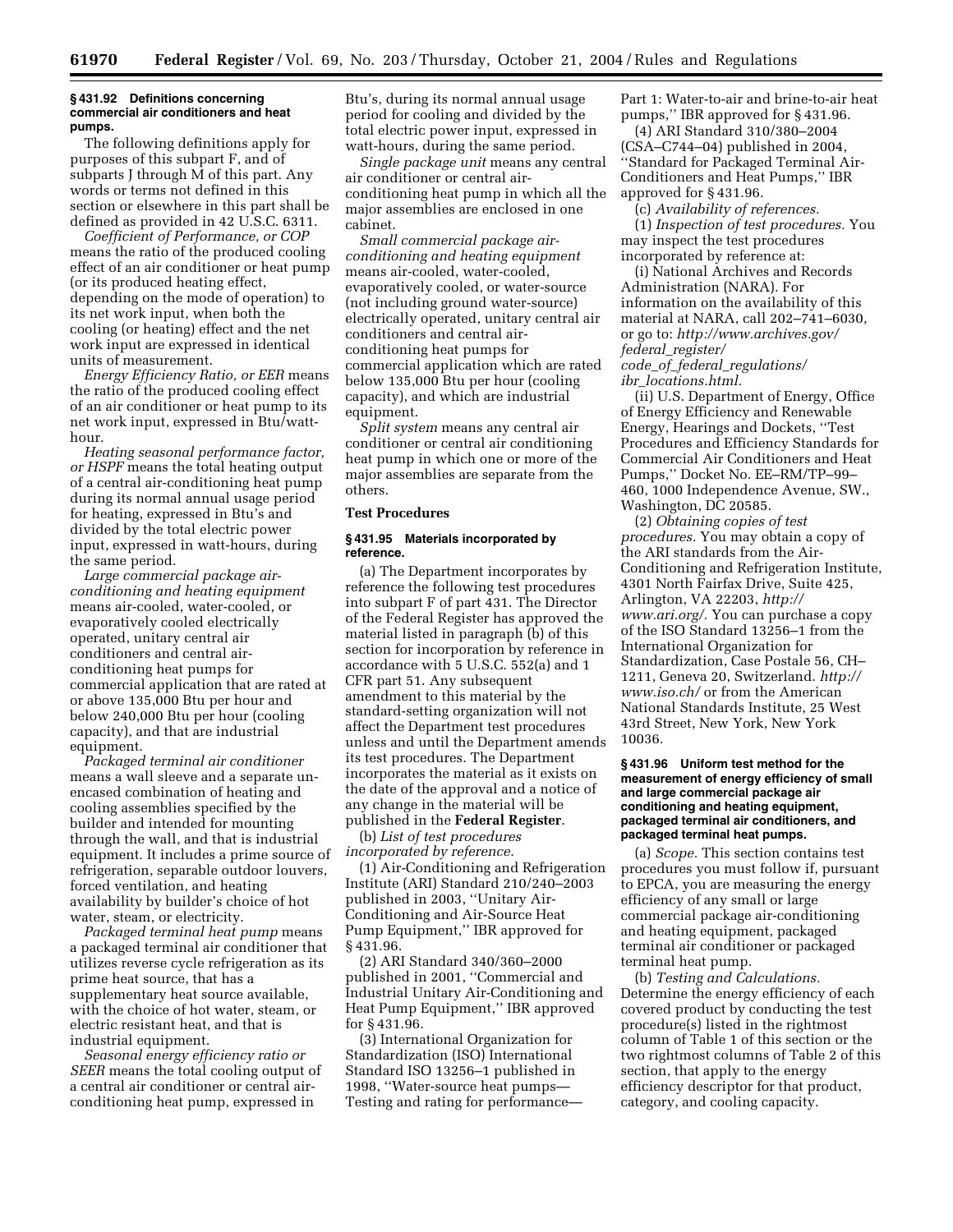TABLE 1 TO § 431.96.—TEST PROCEDURES FOR CERTAIN SMALL COMMERCIAL PACKAGE AIR CONDITIONING AND HEAT-ING EQUIPMENT (ALL WATER-SOURCE EQUIPMENT AND OTHER EQUIPMENT LESS THAN 65,000 BTU/H), FOR LARGE COMMERCIAL PACKAGE AIR CONDITIONING AND HEATING EQUIPMENT AND FOR PACKAGED TERMINAL AIR CONDI-TIONERS AND PACKAGED TERMINAL HEAT PUMPS

| Product                                                                         | Category                                      | Cooling capacity                            | Energy efficiency<br>descriptor | Use tests, conditions and<br>procedures $1$ in |
|---------------------------------------------------------------------------------|-----------------------------------------------|---------------------------------------------|---------------------------------|------------------------------------------------|
| <b>Small Commercial Pack-</b><br>aged Air Conditioning<br>and Heating Equipment | Air Cooled, 3 Phase, AC<br>and HP             | <65,000 Btu/h                               |                                 | ARI Standard 210/240-<br>2003                  |
|                                                                                 |                                               |                                             |                                 | ARI Standard 210/240-<br>2003                  |
|                                                                                 | Water Cooled and Evapo-<br>ratively Cooled AC | $<65,000$ Btu/h                             |                                 | ARI Standard 210/240-<br>2003                  |
|                                                                                 | Water-Source HP                               | <135,000 Btu/h                              |                                 | ISO Standard 13256-1<br>(1998)                 |
|                                                                                 |                                               |                                             |                                 | ISO Standard 13256-1<br>(1998)                 |
| Large Commercial Pack-<br>aged Air Conditioning<br>and Heating Equipment        | Air Cooled AC and HP                          | $\geq$ 135.000 Btu/h and<br><240.000 Btu/h. |                                 | ARI Standard 340/360-<br>2000                  |
|                                                                                 |                                               |                                             |                                 | ARI Standard 340/360-<br>2000                  |
|                                                                                 | Water Cooled AC                               | $\geq$ 135.000 Btu/h and<br><240.000 Btu/h. |                                 | ARI Standard 340/360-<br>2000                  |
|                                                                                 | Evaporatively Cooled AC                       | $\geq$ 135,000 Btu/h and<br><240,000 Btu/h. |                                 | ARI Standard 340/360-<br>2000                  |
| Packaged Terminal Air<br>Conditioners and Heat<br>Pumps                         | AC and HP                                     |                                             |                                 | ARI Standard 310/380-<br>2004                  |
|                                                                                 |                                               |                                             |                                 | ARI Standard 310/380-<br>2004                  |

<sup>1</sup> Incorporated by reference, see § 431.95.

# TABLE 2 TO § 431.96.—TEST PROCEDURES FOR SMALL COMMERCIAL PACKAGE AIR CONDITIONING AND HEATING EQUIPMENT ≥65,000 BTU/H AND <135,000 BTU/H (OTHER THAN WATER-SOURCE EQUIPMENT)

| Category                 | Energy effi-<br>ciency<br>descriptor | Use tests, conditions<br>and procedures <sup>1</sup> in | With these additional stipulations <sup>2</sup>                                                                                                                                                                                                                                                                                                                                                                                                                                                                                                                                                                                                                                                                                                                                                                                                                                                                                                                                                                                                                                                                                                                                                                                                                                                                                                                                                                                                                                                                                                                               |
|--------------------------|--------------------------------------|---------------------------------------------------------|-------------------------------------------------------------------------------------------------------------------------------------------------------------------------------------------------------------------------------------------------------------------------------------------------------------------------------------------------------------------------------------------------------------------------------------------------------------------------------------------------------------------------------------------------------------------------------------------------------------------------------------------------------------------------------------------------------------------------------------------------------------------------------------------------------------------------------------------------------------------------------------------------------------------------------------------------------------------------------------------------------------------------------------------------------------------------------------------------------------------------------------------------------------------------------------------------------------------------------------------------------------------------------------------------------------------------------------------------------------------------------------------------------------------------------------------------------------------------------------------------------------------------------------------------------------------------------|
| Air Cooled AC and<br>HP. | <b>EER</b><br><b>COP</b>             | ARI Standard 340/<br>360-2000.                          | 1. Models with a desuperheater/water heating device: Establish Standard Ratings<br>of units equipped with a refrigerant-to-water heat exchanger to heat domestic<br>water <i>(i.e.,</i> a desuperheater), with the desuperheater not in operation.<br>2. Models Manufactured Without Indoor Air- Circulating Fans: (a) Establish Stand-<br>ard Ratings of units which do not have indoor air circulating fans furnished as<br>part of the model, i.e., split systems with indoor coil alone, by subtracting from<br>the total cooling capacity 1,250 Btu/h per 1,000 cfm [775 W/m <sup>3</sup> /s], and by adding<br>the same amount to the heating capacity. Increase total power input for both<br>heating and cooling by 365 W per 1,000 cfm $[226 \text{ W/m}^3/\text{s}]$ of indoor air cir-<br>culated.<br>(b) Equipment which does not incorporate an indoor fan, but is rated in combination<br>with a device employing a fan, shall be rated as described in 6.1.3.2a of 340/<br>360–2000. For equipment of this class which is rated for general use to be ap-<br>plied to a variety of heating units, the indoor-coil airflow rate shall be (1) specified<br>by the manufacturer in Standard Ratings, not to exceed 37.5 SCFM/1,000 Btu/h<br>$[0.06 \text{ m}^3/\text{s}$ per 1,000 W] of rated capacity, or (2) the airflow rate obtained through<br>the indoor coil assembly when the pressure drop across the indoor coil assembly<br>and the recommended enclosures and attachment means is not greater than<br>0.30 inch of water [75 Pa], whichever is less. |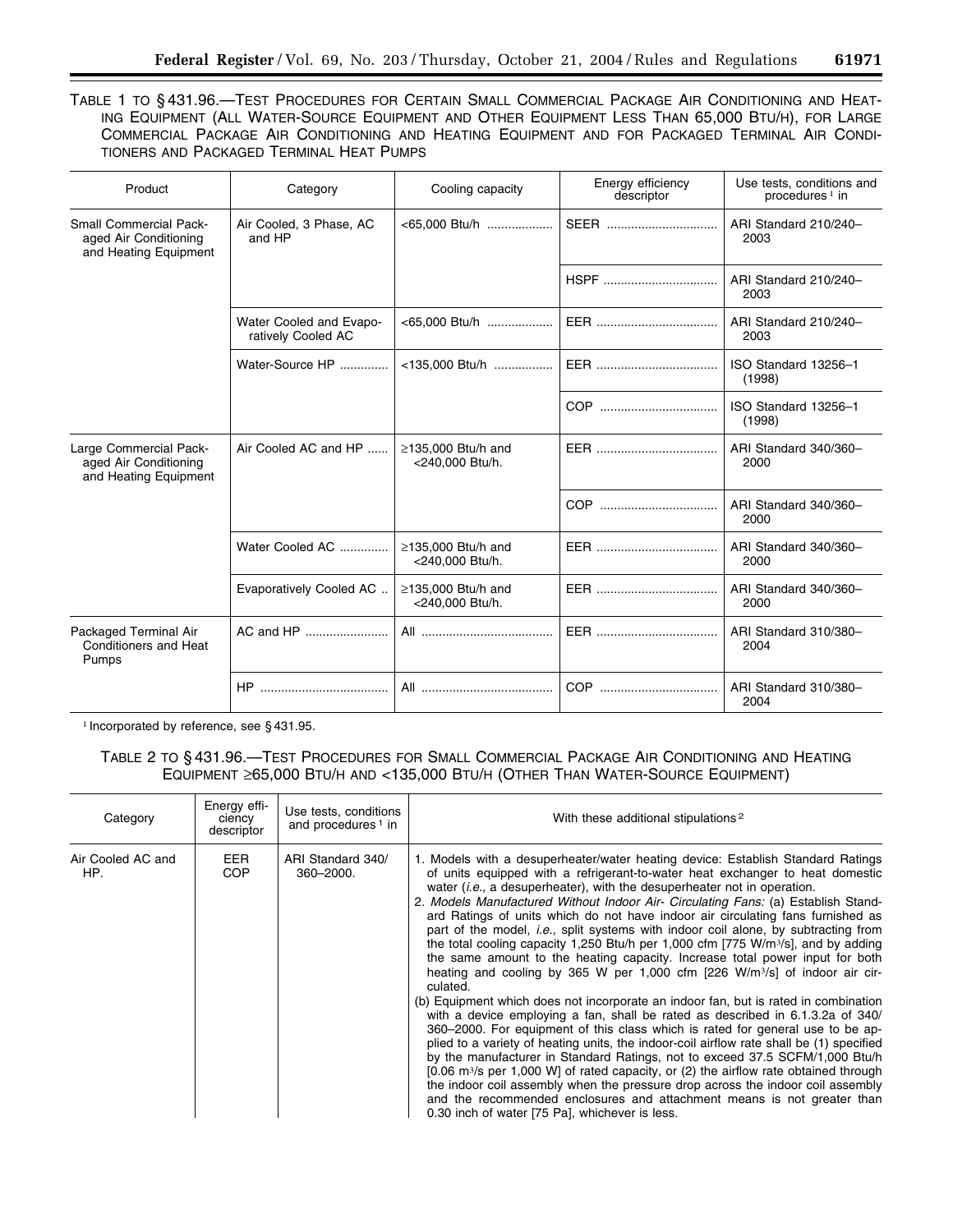# TABLE 2 TO § 431.96.—TEST PROCEDURES FOR SMALL COMMERCIAL PACKAGE AIR CONDITIONING AND HEATING EQUIPMENT ≥65,000 BTU/H AND <135,000 BTU/H (OTHER THAN WATER-SOURCE EQUIPMENT)—Continued

| Category                         | Energy effi-<br>ciency<br>descriptor | Use tests, conditions<br>and procedures <sup>1</sup> in | With these additional stipulations <sup>2</sup>                                                                                                                                                                                                                                                                                                                                                                                    |
|----------------------------------|--------------------------------------|---------------------------------------------------------|------------------------------------------------------------------------------------------------------------------------------------------------------------------------------------------------------------------------------------------------------------------------------------------------------------------------------------------------------------------------------------------------------------------------------------|
| Water Cooled AC                  | <b>EER</b>                           | ARI Standard 340/<br>360-2000.                          | 3. Models with Indoor Fans, Not Made for Use With Field Installed Duct Systems:<br>(a) Equipment with indoor fans not made for use with field installed duct systems<br>(free discharge) shall be rated at the indoor-coil airflow rate delivered when oper-<br>ating at 0 inches of water [0 Pa] external pressure as specified by the manufac-<br>turer.                                                                         |
| <b>Evaporately Cooled</b><br>AC. | EER.                                 | ARI Standard 340/<br>360-2000.                          | (b) Test indoor air-moving equipment not intended for use with field installed<br>duct systems (free discharge) at 0 inches of water [0 Pa] external pressure.<br>4. Water cooled models: For Standard Ratings of water-cooled units add a total al-<br>lowance for cooling tower fan motor and circulating water pump motor power in-<br>puts in the amount of 10.0 W per 1,000 Btu/h [34.1 W per 1,000 W] cooling ca-<br>pacity. |

1 Incorporated by reference, see § 431.95.<br><sup>2</sup>The content of stipulations 1, 2(a), 2(b), 3(a), 3(b), and 4 is taken from Sections 2.2.5, 6.1, 6.1.3.3 (c), 6.1.3.3 (b), 6.1.3.6, and 6.1, respectively, of ARI Standard 210/240–2003.

### **Energy Efficiency Standards**

۳

#### **§ 431.97 Energy efficiency standards and their effective dates.**

Each commercial air conditioner or heat pump manufactured on or after

January 1, 1994 (except for large commercial package air-conditioning and heating equipment, for which the effective date is January 1, 1995) must meet the applicable minimum energy

efficiency standard level(s) set forth in Tables 1 and 2 of this section.

|  | TABLE 1 TO § 431.97.—MINIMUM COOLING EFFICIENCY LEVELS |  |  |  |
|--|--------------------------------------------------------|--|--|--|
|--|--------------------------------------------------------|--|--|--|

|                                                                                       |                                                             |                                             |                | Efficiency level <sup>1</sup>                        |                                                             |
|---------------------------------------------------------------------------------------|-------------------------------------------------------------|---------------------------------------------|----------------|------------------------------------------------------|-------------------------------------------------------------|
| Product                                                                               | Category                                                    | Cooling<br>capacity                         | Sub-category   | Products manufac-<br>tured until<br>October 29, 2003 | Products manufac-<br>tured on and after<br>October 29, 2003 |
| <b>Small Commercial</b><br>Packaged Air Con-<br>ditioning and Heat-<br>ing Equipment. | Air Cooled, 3 phase                                         | <65,000 Btu/h                               | Split System   | $SEER = 10.0$                                        | $SEER = 10.0$ .                                             |
|                                                                                       |                                                             |                                             | Single Package | $SEER = 9.7$                                         | $SEER = 9.7$ .                                              |
|                                                                                       | Air Cooled                                                  | $\geq$ 65,000 Btu/h and<br><135,000 Btu/h.  | All <u></u>    | $EER = 8.9$                                          | $EER = 8.9.$                                                |
|                                                                                       | Water Cooled Evapo-<br>ratively Cooled and<br>Water-Source. | <17.000 Btu/h                               | AC             | $EER = 9.3$                                          | $EER = 12.1$ .                                              |
|                                                                                       |                                                             |                                             | <b>HP</b>      | $EER = 9.3$                                          | $EER = 11.2$ .                                              |
|                                                                                       |                                                             | $\geq$ 17,000 Btu/h and<br><65,000 Btu/h.   | AC             | $EER = 9.3$                                          | $EER = 12.1$ .                                              |
|                                                                                       |                                                             |                                             | <b>HP</b>      | $EER = 9.3$                                          | $EER = 12.0.$                                               |
|                                                                                       |                                                             | $\geq$ 65,000 Btu/h and<br><135,000 Btu/h.  | AC             | $EER = 10.5$                                         | $EER = 11.5.2$                                              |
|                                                                                       |                                                             |                                             | $HP$           | $EER = 10.5$                                         | $EER = 12.0.$                                               |
| Large Commercial<br>Packaged Air Con-<br>ditioning and Heat-<br>ing Equipment.        | Air Cooled                                                  | $\geq$ 135,000 Btu/h and<br><240,000 Btu/h. | All            | $EER = 8.5$                                          | $EER = 8.5.$                                                |
|                                                                                       | Water-Cooled and<br>Evaporatively<br>Cooled.                | ≥135,000 and<br><240,000 Btu/h.             | All            |                                                      | $EER = 9.63$                                                |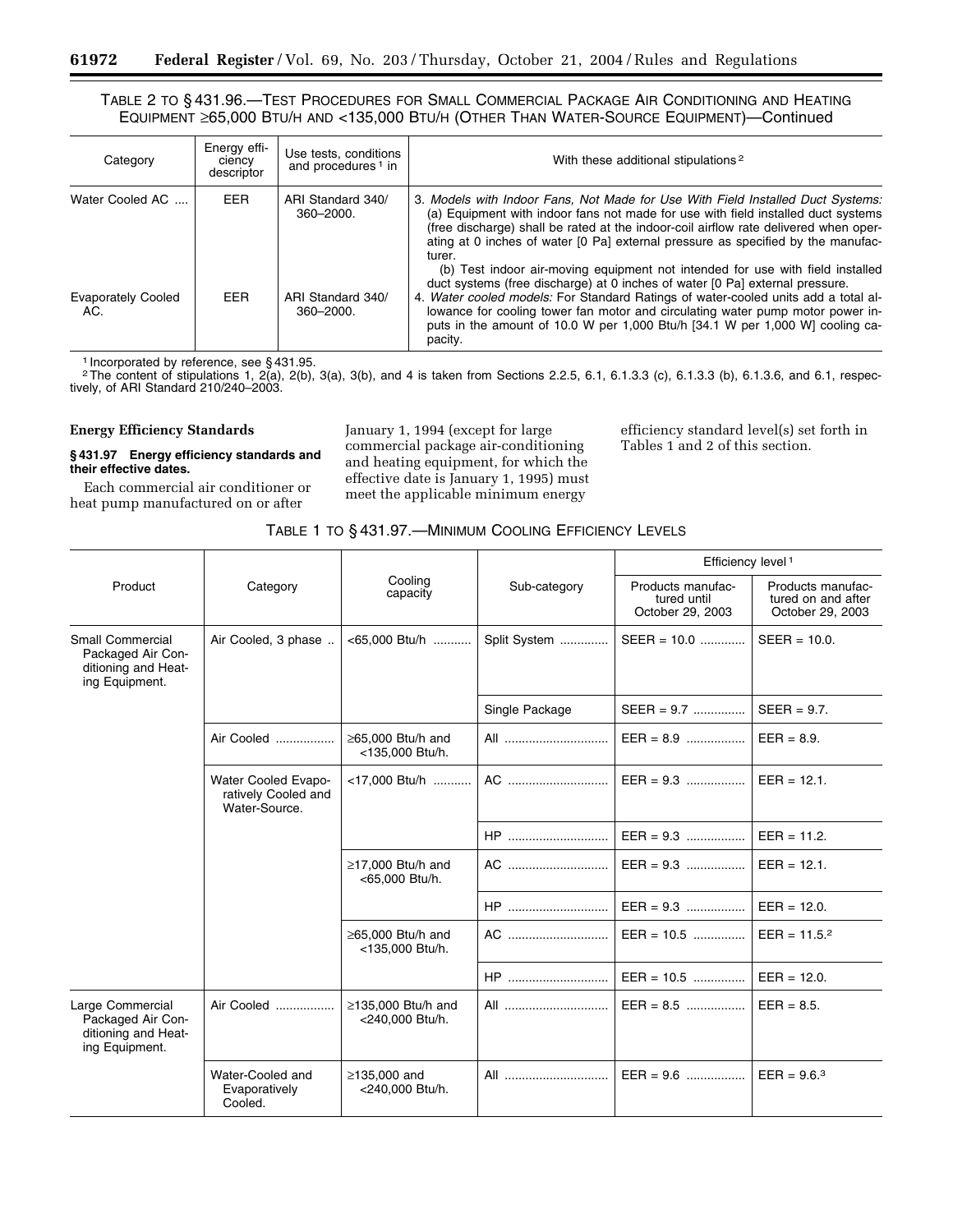|                                                          | Category | Cooling<br>capacity                      | Sub-category | Efficiency level <sup>1</sup>                                                                             |                                                                                                           |  |
|----------------------------------------------------------|----------|------------------------------------------|--------------|-----------------------------------------------------------------------------------------------------------|-----------------------------------------------------------------------------------------------------------|--|
| Product                                                  |          |                                          |              | Products manufac-<br>tured until<br>October 29, 2003                                                      | Products manufac-<br>tured on and after<br>October 29, 2003                                               |  |
| Packaged Terminal<br>Air Conditioners and<br>Heat Pumps. | All      | <7,000 Btu/h                             | All          | $EER = 8.88$                                                                                              | $EER = 8.88.$                                                                                             |  |
|                                                          |          | $\geq$ 7,000 Btu/h and<br>≤15,000 Btu/h. |              | $EER = 10.0 - (0.16)$<br>$\times$ capacity [in kBtu/<br>h at 95°F outdoor<br>dry-bulb tempera-<br>ture]). | $EER = 10.0 - (0.16)$<br>$\times$ capacity [in kBtu/<br>h at 95°F outdoor<br>dry-bulb tempera-<br>ture]). |  |
|                                                          |          | >15,000 Btu/h                            |              | $EER = 7.6$                                                                                               | $EER = 7.6$ .                                                                                             |  |

# TABLE 1 TO § 431.97.—MINIMUM COOLING EFFICIENCY LEVELS—Continued

1For equipment rated according to the ARI standards, all EER values must be rated at 95°F outdoor dry-bulb temperature for air-cooled products and evaporatively-cooled products and at 85°F entering water temperature for water-cooled products. For water-source heat pumps rated

according to the ISO standard, EER must be rated at 30°C (86°F) entering water temperature.<br><sup>2</sup> Deduct 0.2 from the required EER for units with heating sections other than electric resistance heat.

3Effective 10/29/2004, the minimum value becomes EER = 11.0.

# TABLE 2 TO § 431.97.—MINIMUM HEATING EFFICIENCY LEVELS

|                                                                                           | Category            | Cooling<br>capacity                         | Sub-category                          | Efficiency level <sup>1</sup>                                                                                                                   |                                                                                                                                                 |
|-------------------------------------------------------------------------------------------|---------------------|---------------------------------------------|---------------------------------------|-------------------------------------------------------------------------------------------------------------------------------------------------|-------------------------------------------------------------------------------------------------------------------------------------------------|
| Product                                                                                   |                     |                                             |                                       | Products manufac-<br>tured until<br>October 29, 2003                                                                                            | Products manufac-<br>tured on and after<br>October 29, 2003                                                                                     |
| Small Commercial<br>Packaged Air Con-<br>ditioning and Heat-<br>ing Equipment.            | Air Cooled, 3 Phase | <65,000 Btu/h                               | Split System                          | $HSPF = 6.8$                                                                                                                                    | $HSPF = 6.8$ .                                                                                                                                  |
|                                                                                           |                     |                                             | Single Package                        | $HSPF = 6.6$                                                                                                                                    | $HSPF = 6.6$ .                                                                                                                                  |
|                                                                                           | Water-source        | <135,000 Btu/h                              | Split System and Sin-<br>gle Package. | $COP = 3.8$                                                                                                                                     | $COP = 4.2$ .                                                                                                                                   |
|                                                                                           | Air Cooled          | $\geq$ 65.000 Btu/h and<br><135,000 Btu/h.  | All <u></u>                           | $COP = 3.0$                                                                                                                                     | $COP = 3.0$ .                                                                                                                                   |
| Large Commercial<br>Packaged Air Con-<br>ditioning Package<br>and Heating Equip-<br>ment. | Air Cooled          | $\geq$ 135,000 Btu/h and<br><240.000 Btu/h. | Split System and Sin-<br>gle Package. | $COP = 2.9$                                                                                                                                     | $COP = 2.9$ .                                                                                                                                   |
| Packaged Terminal<br>Heat Pumps.                                                          | All                 | All                                         | All                                   | $COP = 1.3 + (0.16 \times$<br>the applicable min-<br>imum cooling EER<br>prescribed in Table<br>1-Minimum Cool-<br>ing Efficiency Lev-<br>els). | $COP = 1.3 + (0.16 \times$<br>the applicable min-<br>imum cooling EER<br>prescribed in Table<br>1-Minimum Cool-<br>ing Efficiency Lev-<br>els). |

<sup>1</sup> For units tested by ARI standards, all COP values must be rated at 47 °F outdoor dry-bulb temperature for air-cooled products, and at 70 °F entering water temperature for water-source heat pumps. For heat pumps tested tained at the rating point with 20 °C (68 °F) entering water temperature.